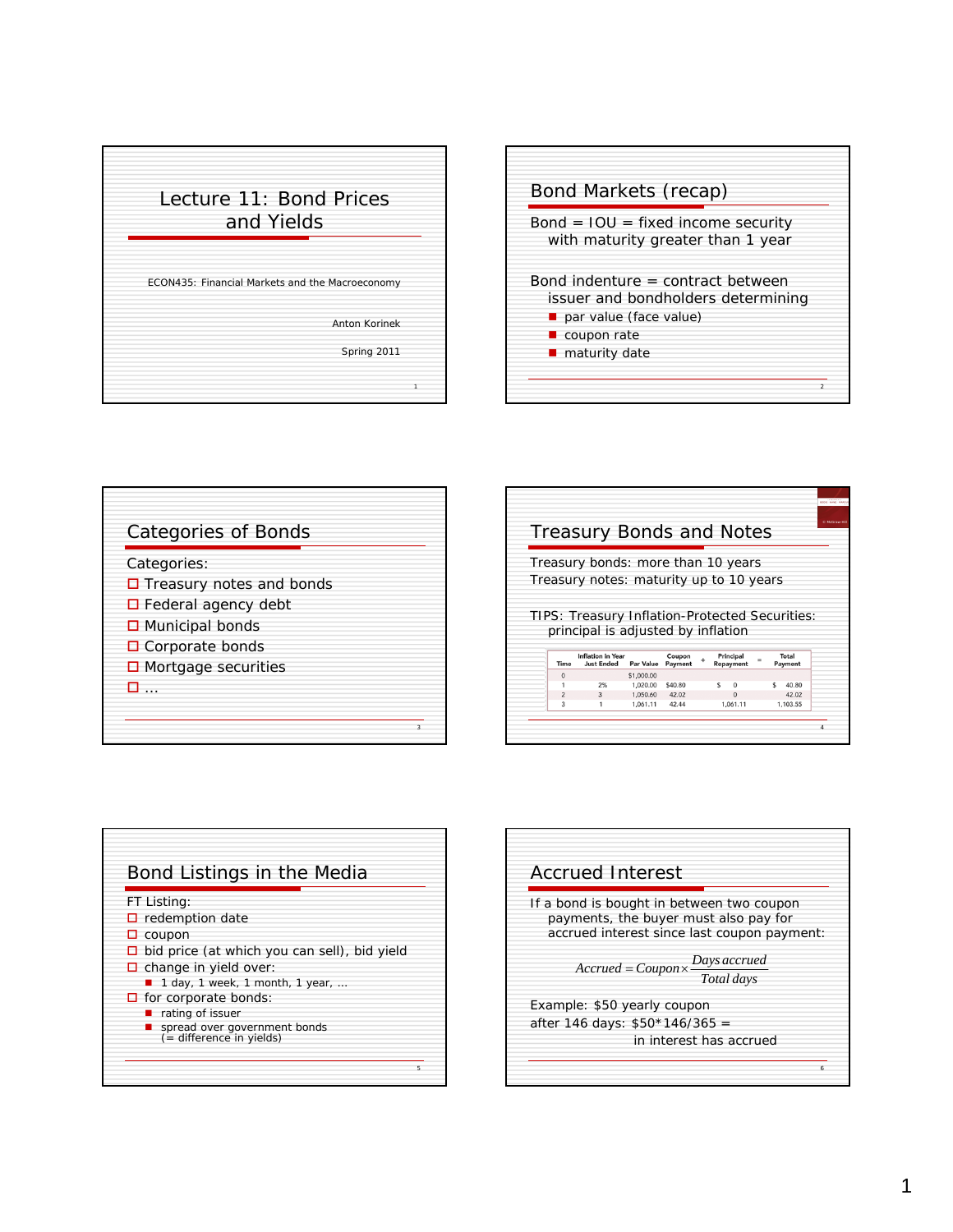



## Examples

 $\Box$  What is the price of a 3-year bond with \$10,000 face value that pays a yearly coupon of \$400 if the discount rate is 4%?

 $\Box$  What happens to the bond price if the discount rate falls to 3%?

9





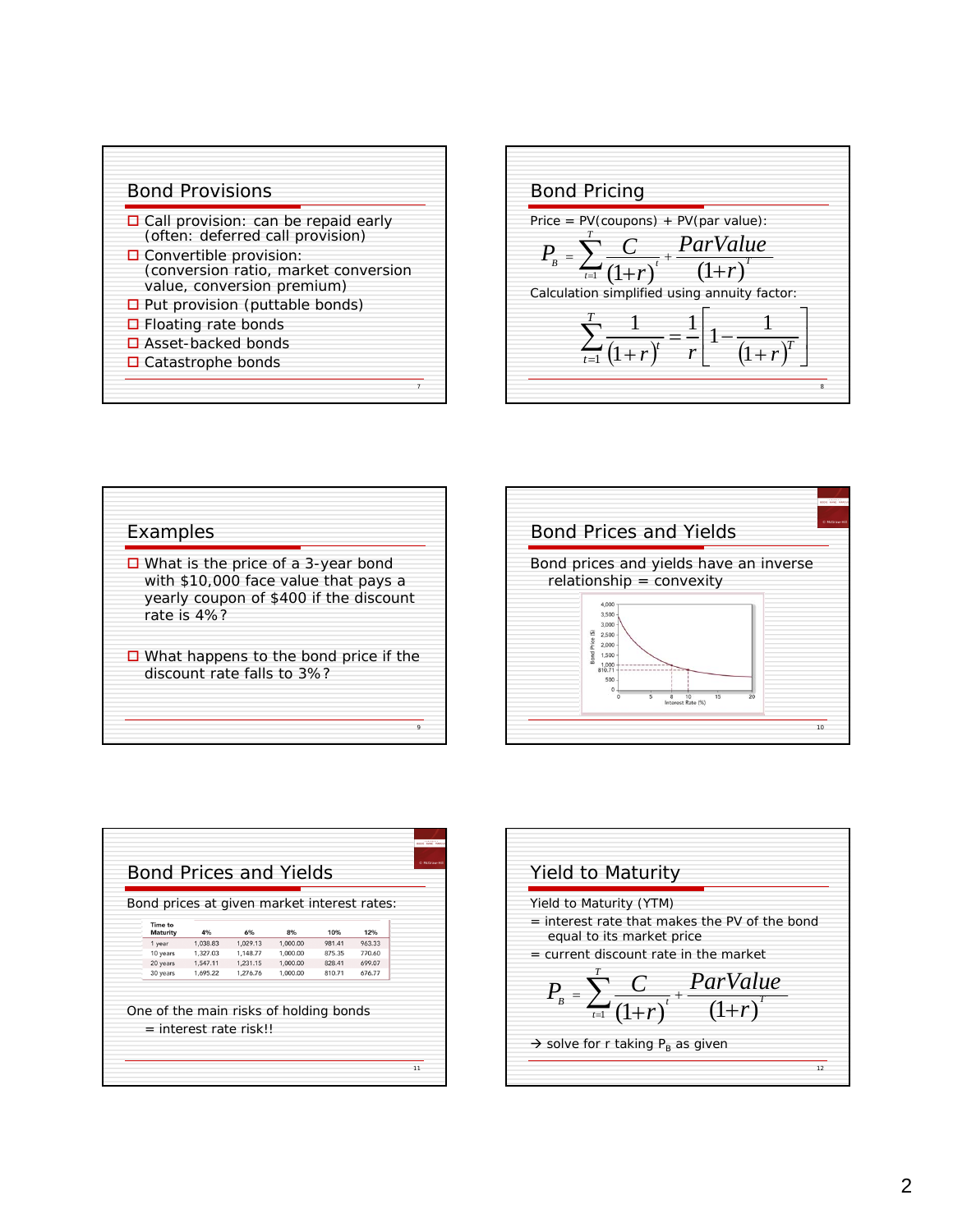